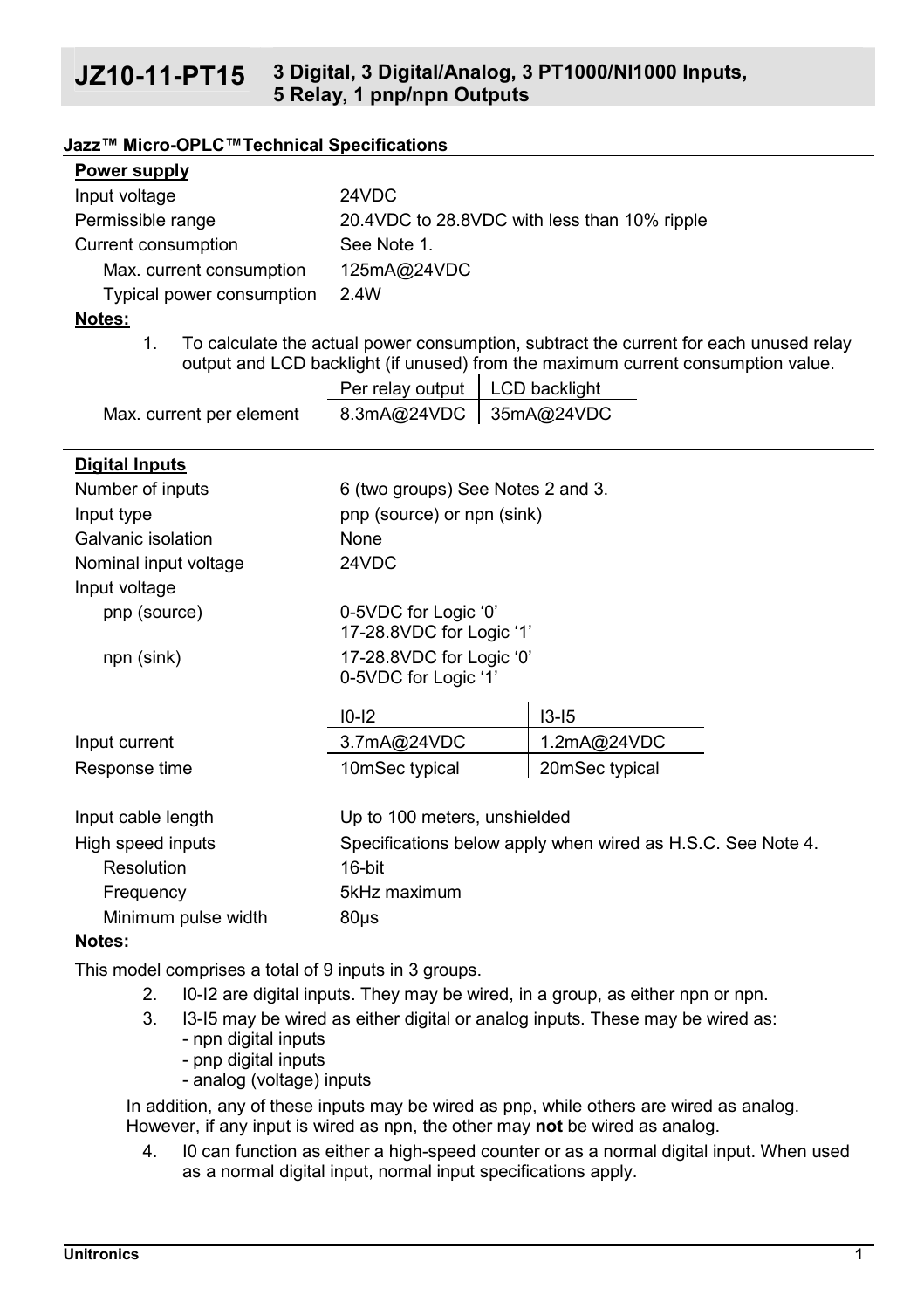# **Digital Outputs**

| Relay                     |                                                                                                         |
|---------------------------|---------------------------------------------------------------------------------------------------------|
| Number of outputs         | 5                                                                                                       |
| Output type               | SPST-NO (Form A)                                                                                        |
| Isolation                 | By relay                                                                                                |
| Type of relay             | Panasonic JQ1AP-24V or compatible                                                                       |
| Output current            | 5A maximum (resistive load)                                                                             |
| Rated voltage             | 250VAC / 30VDC                                                                                          |
| Minimum load              | 1mA@5VDC                                                                                                |
| Life expectancy           | 50k operations at maximum load                                                                          |
| Response time             | 10mS (typical)                                                                                          |
| Contact protection        | External precautions required (see Increasing Contact Life Span<br>in the product's Installation Guide) |
| Transistor/H.S.O.         |                                                                                                         |
| Number of outputs         | 1 pnp/npn (source/sink) See Note 5.                                                                     |
| Output type               | pnp: P-MOSFET (open drain)<br>npn: N-MOSFET (open drain)                                                |
| Isolation                 | None                                                                                                    |
| Output current            | pnp: 0.5A maximum per output                                                                            |
|                           | npn: 50mA maximum per output                                                                            |
| Maximum frequency         | Resistive load                                                                                          |
|                           | pnp: 0.5kHz<br>npn: 32kHz                                                                               |
|                           | Inductive load<br>0.5Hz                                                                                 |
| ON voltage drop           | pnp: 0.5VDC maximum<br>npn: 0.4VDC maximum                                                              |
| Short circuit protection  | Yes (pnp only)                                                                                          |
| Short circuit indications | None                                                                                                    |
| Power supply for outputs  |                                                                                                         |
| Operating voltage         | 20.4 to 28.8VDC                                                                                         |
| Nominal voltage           | 24VDC                                                                                                   |
| Notes:                    |                                                                                                         |

5. Can function as a high-speed output, or as a normal digital output.

# **Analog Inputs**

| Number of inputs     | 3                                                                                         |
|----------------------|-------------------------------------------------------------------------------------------|
| Input range          | $0-10VDC$                                                                                 |
| Input impedance      | $20K\Omega$                                                                               |
| Maximum input rating | 28.8V                                                                                     |
| Galvanic isolation   | None                                                                                      |
| Conversion method    | Succesive approximation                                                                   |
| Resolution           | 10-bit (0 to 1023)                                                                        |
| Conversion time      | 20mSec, Synchronized to cycle time                                                        |
| Precision            | $+3%$                                                                                     |
| Status indication    | Yes – if an analog input deviates above the permissible range, its<br>value will be 1024. |
| Input cable length   | Up to 30 meters, shielded twisted pair                                                    |
|                      |                                                                                           |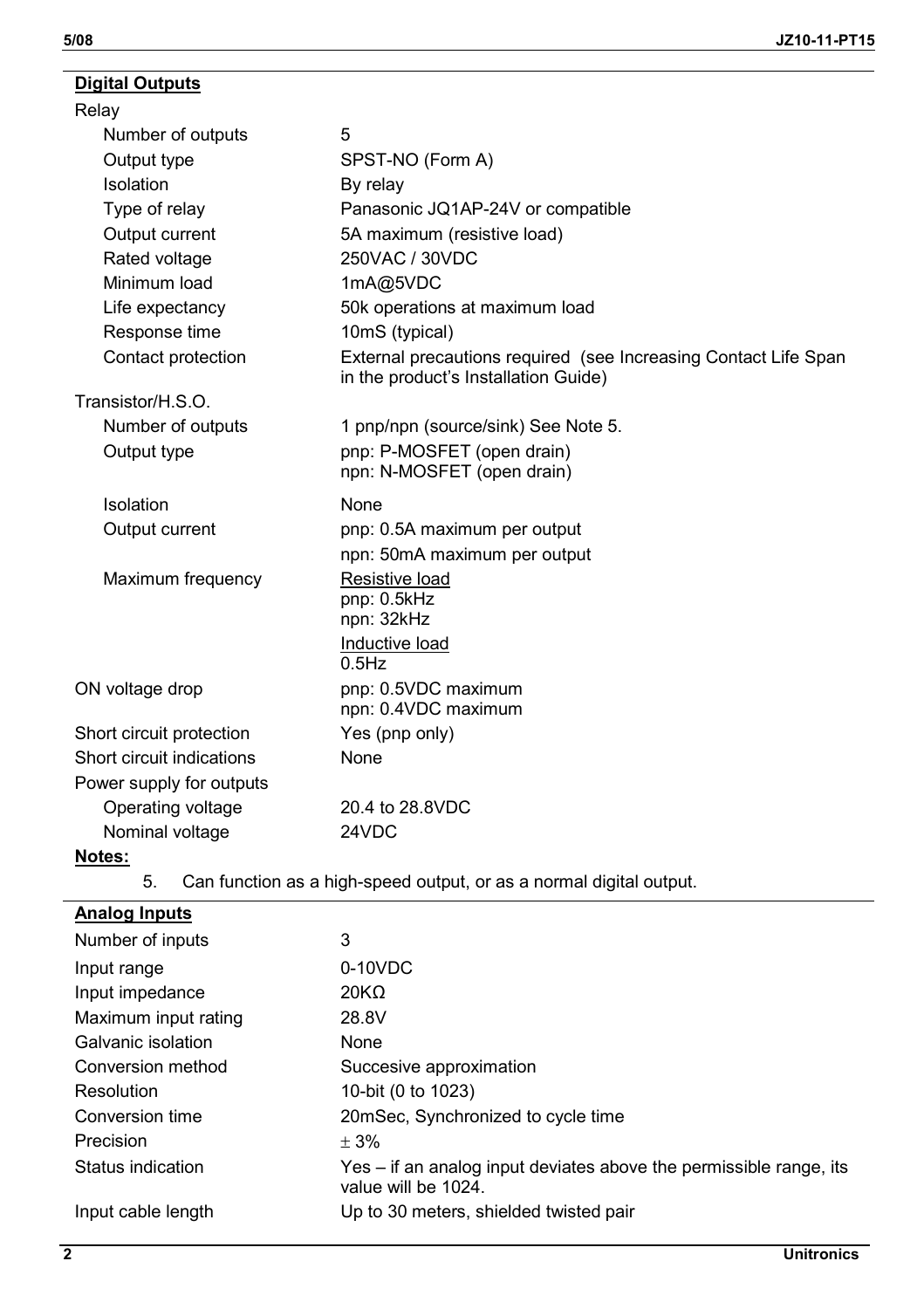| <b>RTD Inputs</b>                |                                                                        |
|----------------------------------|------------------------------------------------------------------------|
| Number of inputs                 | 3                                                                      |
| RTD type                         | PT1000/NI1000                                                          |
| Temperature coefficient $\alpha$ | PT: 385/392, NI: 618                                                   |
| Temperature unit                 | °C and °F                                                              |
| Temperature range                |                                                                        |
| PT1000                           | $-50^{\circ}$ to 400 $^{\circ}$ C (-58 $^{\circ}$ to 752 $^{\circ}$ F) |
| NI1000                           | $-50^{\circ}$ to 210 $^{\circ}$ C (-58 $^{\circ}$ to 410 $^{\circ}$ F) |
| Isolation                        | None                                                                   |
| Measurement resolution           | $\pm 0.1^{\circ}$ C (0.1 $^{\circ}$ F). See Note 6.                    |
| Conversion method                | Successive approximation                                               |
| Conversion time                  | 200 msec minimum per input, according to filter type                   |
| Input impedance                  | $200k\Omega$ typical                                                   |
| Auxiliary current                |                                                                        |
| PT1000/NI1000                    | 180µA typical                                                          |
| Error Limit                      | 0.6% of input value. See Note 7.                                       |
| Status indicators                | Yes. See Note 8.                                                       |

## **Notes:**

- 6. The input analog value represents the temperature value as follows: Analog value: 260 Actual measured temperature: 26.0°C
- 7. PT0 PT2 are PT1000/NI1000 2-wire inputs. Note that the error limit does not include error caused by wire resistance, and that this error may result from using long, thin wires.
- 8. The temperature values can also indicate certain faults as shown in the following table.

| Value  | <b>Possible Cause</b>                                  |
|--------|--------------------------------------------------------|
| 32767  | Input temperature exceeds the permissible range<br>or  |
|        | Sensor is not connected to input                       |
| -32767 | Input temperature is below the permissible range<br>or |
|        | Sensor is short-circuited                              |

#### **Display**

| Type                   | STN LCD                                                                                                 |
|------------------------|---------------------------------------------------------------------------------------------------------|
| Illumination backlight | LED, yellow-green, software controlled<br>(LCD backlight; enables the display to be viewed in the dark) |
| Display size           | 2 lines, 16 characters long                                                                             |
| Character size         | 5x8 matrix, 2.95x5.55mm                                                                                 |
|                        |                                                                                                         |

# **Keyboard**

| Number of keys |  |
|----------------|--|
| Kev tvpe       |  |
| Slides         |  |

16 keys, including 10 user-labeled keys Metal dome, sealed membrane switch

Slides are installed under the operating panel faceplate. They label the keys and provide a logo picture. The unit is supplied with a set of slides already installed. A blank set is available by separate order.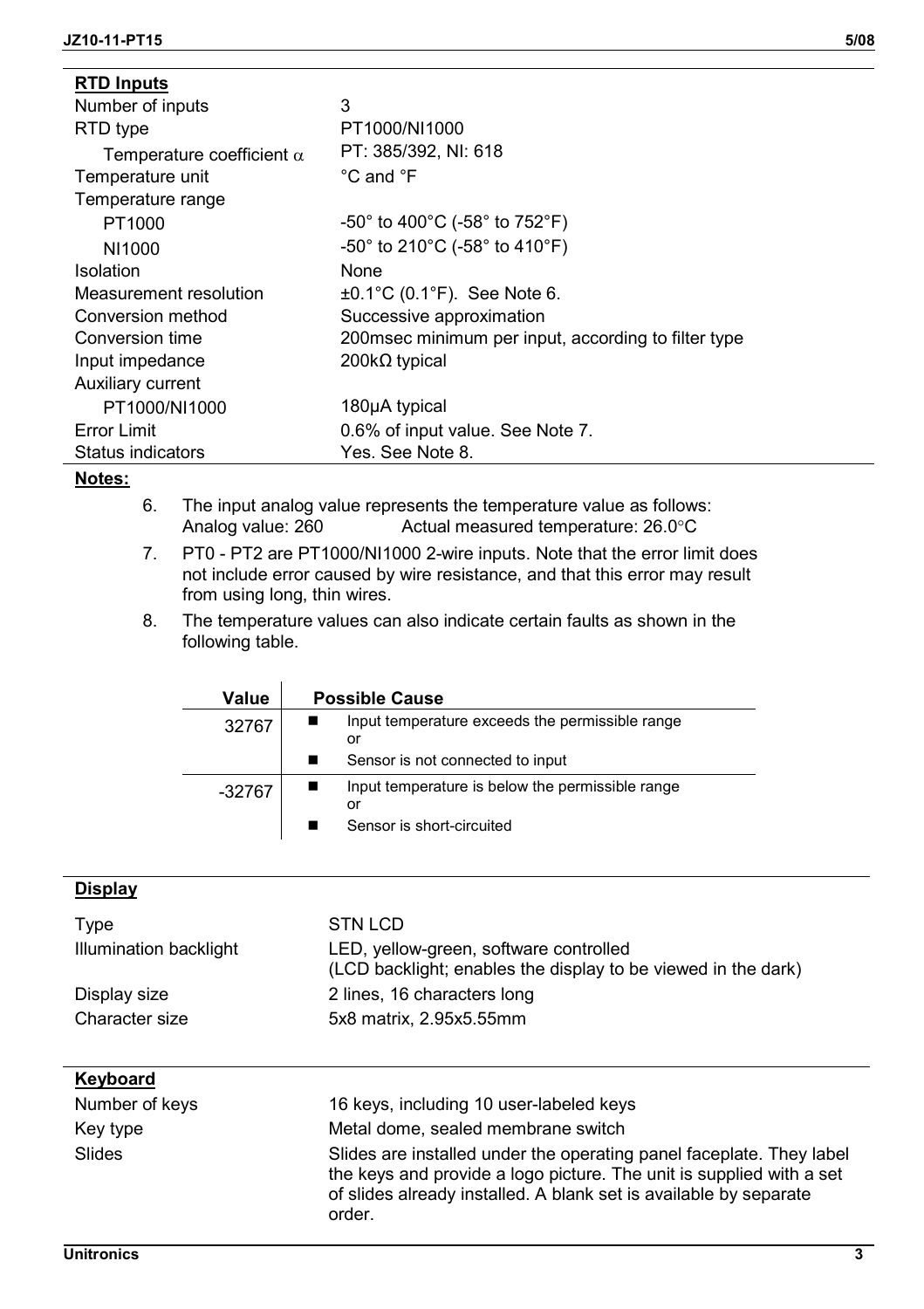| Program                                | See Note 9.                                                                                                                      |
|----------------------------------------|----------------------------------------------------------------------------------------------------------------------------------|
| Ladder code memory                     | 24K (virtual)                                                                                                                    |
| Execution time                         | 46uSec for bit operations (typical)                                                                                              |
| Memory bits (coils)                    | 256                                                                                                                              |
| Memory integers (registers).<br>16 bit | 256                                                                                                                              |
| Timers                                 | 64                                                                                                                               |
| HMI displays                           | 60 user-designed displays available                                                                                              |
| <b>HMI</b> variables                   | 64 HMI variables are available to conditionally display text and data.<br>List variables add up to 1.5K's worth of HMI capacity. |

## **Notes:**

9. The controller does **not** offer a communication port. In order to download applications, the controller must be installed with an add-on programming port module. Such a module is included in the JZ-PRG programming kit, which is available by separate purchase.

## **Jazz Jack**

Insertion point Enables optional add-on modules. See Note 10

## **Notes:**

- 10. Add-on modules are available by separate order.
- **Communication** Via add-on port module. See Note 11 GSM-support SMS messages to/from 6 phone GSM numbers, up to 1K of userdesigned messages. Supports Remote Access. MODBUS Supports MODBUS protocol, Master-Slave Baud rate **According to add-on port module Notes:**
	- 11. In order to enable communications, an add-on module containing a COM port must be plugged into the Jazz jack. The module included in the JZ-PRG programming kit may be used to communicate with external devices, if the device provides active RS232 voltage signals for purposes of power supply. For more details, see the JZ-PRG Installation Guide.

| <b>Miscellaneous</b>           |                                                                                                                                             |
|--------------------------------|---------------------------------------------------------------------------------------------------------------------------------------------|
| Clock (RTC)<br>Battery back-up | Real-time clock functions (date and time).<br>10 years typical at 25°C, battery back-up for RTC and system data,<br>including variable data |
| <b>Environmental</b>           |                                                                                                                                             |
| Operating temperature          | $0^{\circ}$ to 50 $^{\circ}$ C (32 $^{\circ}$ to 122 $^{\circ}$ F)                                                                          |
| Storage temperature            | $-20^\circ$ to 60 $\circ$ C (-4 $\circ$ to 140 $\circ$ F)                                                                                   |
| Relative humidity (RH)         | 10% to 95% (non-condensing)                                                                                                                 |
| Mounting method                | Panel mounted (IP65/NEMA4X)                                                                                                                 |
|                                | DIN-rail mounted (IP20/NEMA1)                                                                                                               |